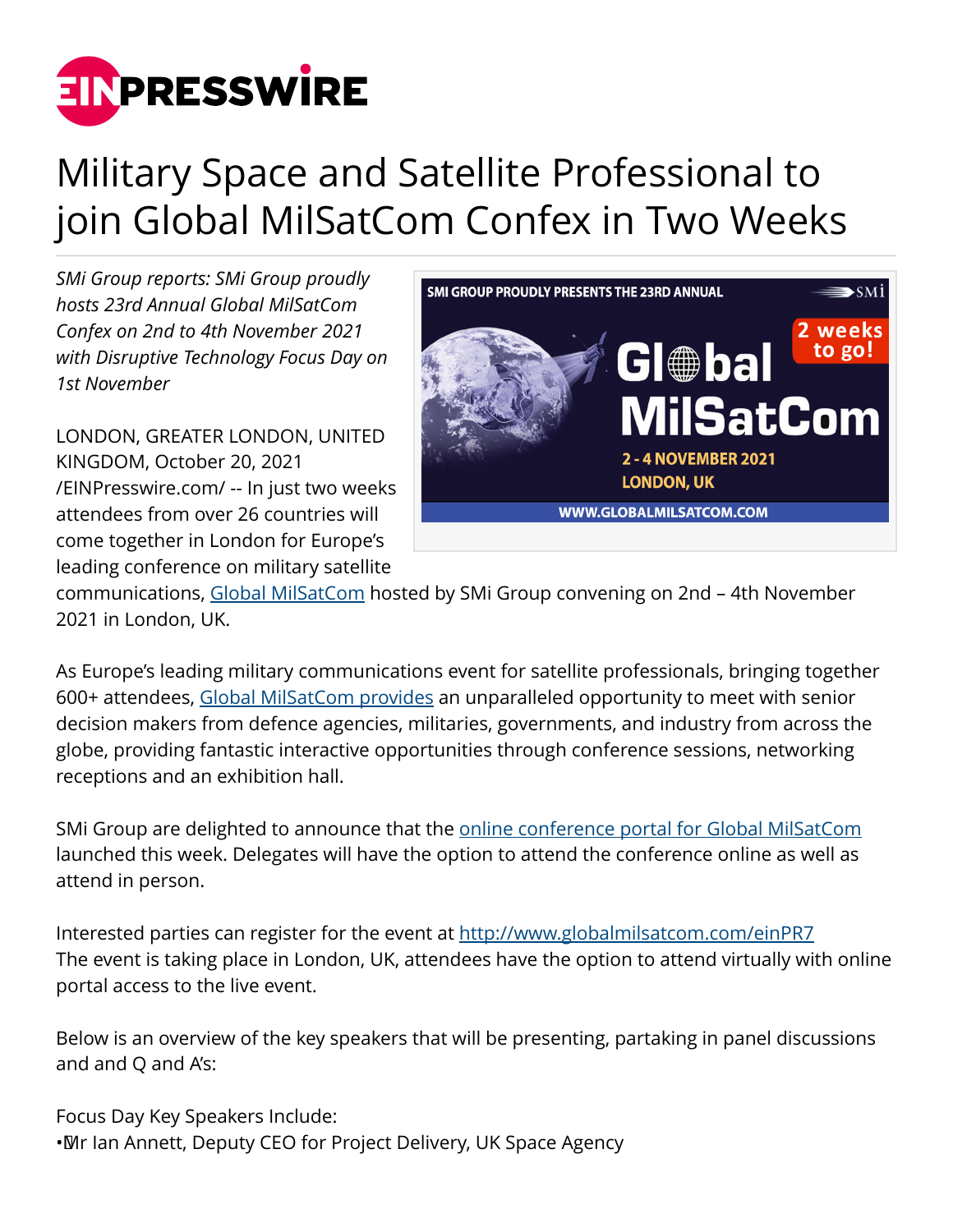• Mr Clinton Clark, Vice President of First Impressions, Exo Analytic Solutions

• Mr Doug Liddle, CEO, In-Space

• Mr Simon Walker, Head of UK Business Development, D-Orbit

• Mr Michel Poucet, CEO, LMO Space

• Mr James Bruegger, Co-Founder and CIO, Seraphim

Day One Conference Key Speakers Include:

• Air Vice-Marshal Paul Godfrey, Commander, UK Space Command

• Captain Phil Coope, Deputy Head Space, Capability C4ISR, UK Strategic Command

• Ms Becky Swanborough, C1 Space International Partnering, Capability C4ISR, UK Strategic Command

• Wing Commander, Andy Eccleston, SO1 Space and Bearers, UK Strategic Command • Wing Commander David Black, SKYNET EC Project Manager, Defence Digital, UK Strategic Command

• Mr Barry Austin, Skynet 6 Project Manager and Deputy Head of Networks, Defence Digital, UK Strategic Command

• Commander Marina Ballanger, SATCOM & PNT International Affairs, DGA

• Mr Andreas Hutzenlaub, NSII Service Line Chief, NATO Communications, and Information Agency

• Mr Geoffroy Beaudot, Head of Space and Cyber Department, Luxembourg DOD

Day Two Conference Key Speakers Include:

• Chair: Mr Mike Dean, DOD SATCOM Chief, US DOD CIO

• Lieutenant General B. Chance Saltzman, Deputy Chief of Space Operations for Operations, Cyber, and Nuclear, US Space Force

• Ms Deanna Ryals, Chief Partnership Officer, SSC, US Space Force

• Colonel Ryan Colburn, Chief, Spectrum Warfare Division, SSC, US Space Force

• Mr Michael Nichols, Chief, Commercial SATCOM Solutions Branch, SSC, US Space Force

• Major General David Miller, Director of Operations, Training and Joint Force Development (J3/7), US Space Command

•Dr Mike Baxter, SATCOM Technical Lead, Spectrum Warfare Division, SSC, US Space Force • Colonel Ed Skelly, Operations Division Chief, USCENTCOM J6

Day Three Conference Key Speakers Include:

• Chair: Mr Nigel Chandler, Key Account Manager, Airbus Defence & Space

• Mr Kirk Leech, SATCOM Service Area Owner, Capability Branch, New Zealand Defence Force

• Mr Cameron Stoltz, Director Space Requirements, Canadian Armed Forces

• Mr Holger Lueschow, Programme Manager Satellite Communications & Project Officer Radio Spectrum, European Defence Agency

• Squadron leader tom Gallagher, SATCOM Programme Manager, NATO Supreme Allied Command Transformation

• Lieutenant Colonel Attila Horvath, Branch Head, Satellite Operations Branch, Hungarian Defence Forces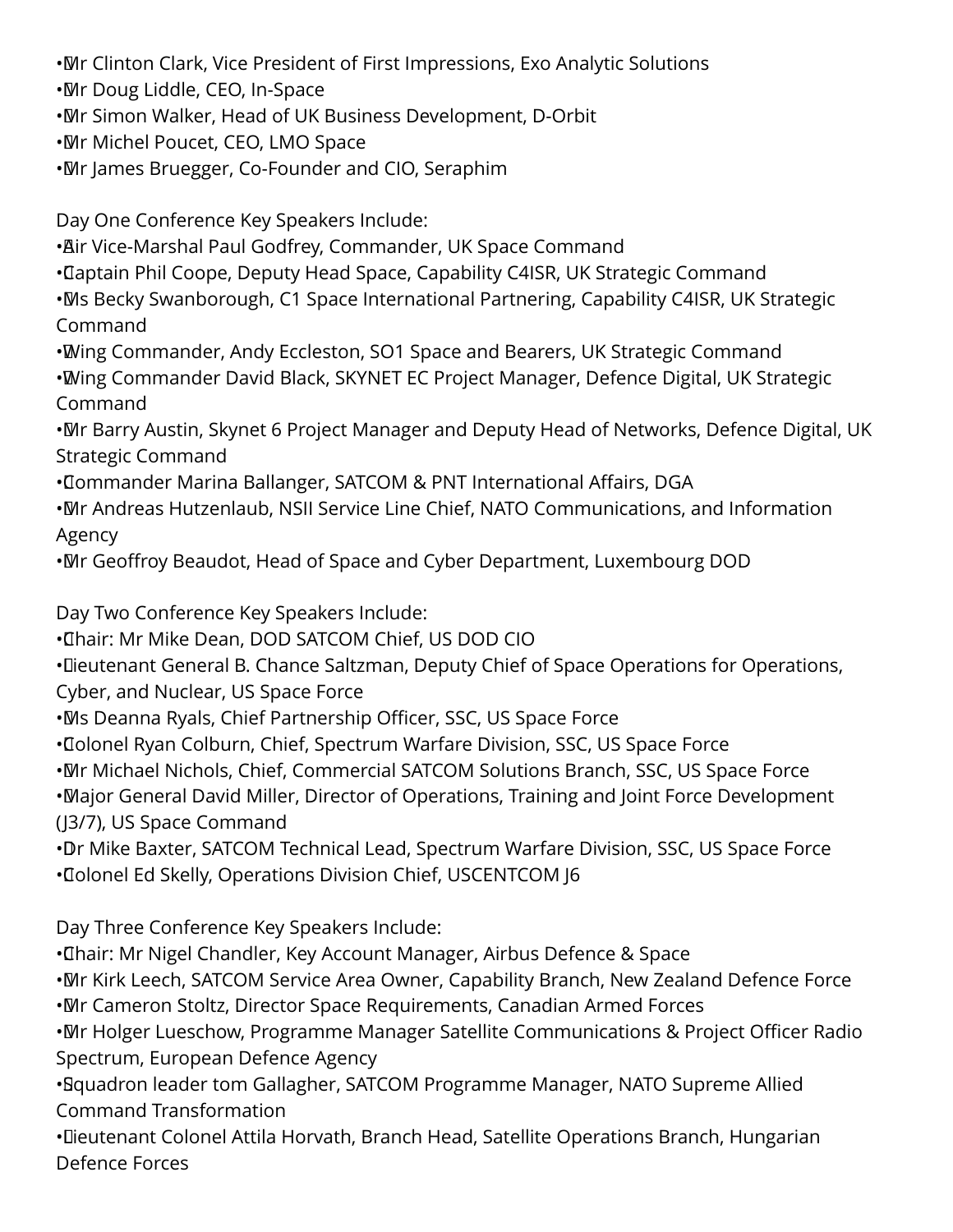• Colonel Mihai Burlacu, Deputy J6, Romanian Armed Forces

• Commandant Nicolas Gerome, Head Space Capabilities, Belgian MOD

• Colonel Matthew Holston, Commander, Space Delta 8, US Space Force

• Colonel Scott Brodeur, Director of the National Space Defense Center and Joint Task Force-Space Defense Director of Operations, US Space Force

 $\cdot$ 

Attendees will stand the chance to gain key networking opportunities:

• Directly engage with key military and government representatives from around the world • Visit the exhibition area to meet with your peers from the space industry and assess the latest technologies and services on offer

• Discuss key topics from the conference during our scheduled networking breaks

• Boster new working relationships at our post-conference networking receptions on day one and day two

• Meet and network with an anticipated 500 attendees from defence agencies, militaries, governments, and industry

• Explore Small Satellites, future launch, and disruptive approaches to technology development among key organisations at a dedicated pre-conference focus day, including a ground-breaking UK launch panel featuring 5 of the UK's spaceports

For the updated brochure available, please visit <http://www.globalmilsatcom.com/einPR7>to view the full agenda and speaker line-up.

## Gold Sponsor: Airbus

Sponsors: Babcock I Boeing I Eutelsat I ExoAnalytic Solutions I GovSat I Hughes I Inmarsat I Kratos I Leonardo DRS I Lockheed Martin I Northrop Grumman I Ovzon I SES I ST Engineering iDirect I Telesat Government Solutions I Thales I The Alliance I Thuraya I Viasat I Virgin Orbit

Exhibitors: Avanti Communications I BFBS I DataPath I GRC Ltd I Intelsat I Inster I Integrasys I Isotropic Systems I Kymeta I L3Harris Technologies I Marlink I Media Broadcast Satellite (MBS) I Milexia I OneWeb I ReQuTech I Seradata I Teledyne I XTAR, LLC

For sponsorship, exhibition, advertising, and branding packages please contact Alia Malick, Space & Satellite Director email amalick@smi-online.co.uk or call on +44 (0) 20 7827 6168

For media queries or to attend as press please contact Simi Sapal, Head of Marketing at ssapal@smi-online.co.uk or call +44 (0) 20 7827 6162.

SMi's 23rd Annual Global MilSatCom Conference & Exhibition Conference: 2-4 November 2021 – London, UK In Person or Virtually Portal Live Access Focus Day: 1 November 2021 – London, UK (In Person Only) <http://www.globalmilsatcom.com/PR7> #GlobalMilSatCom